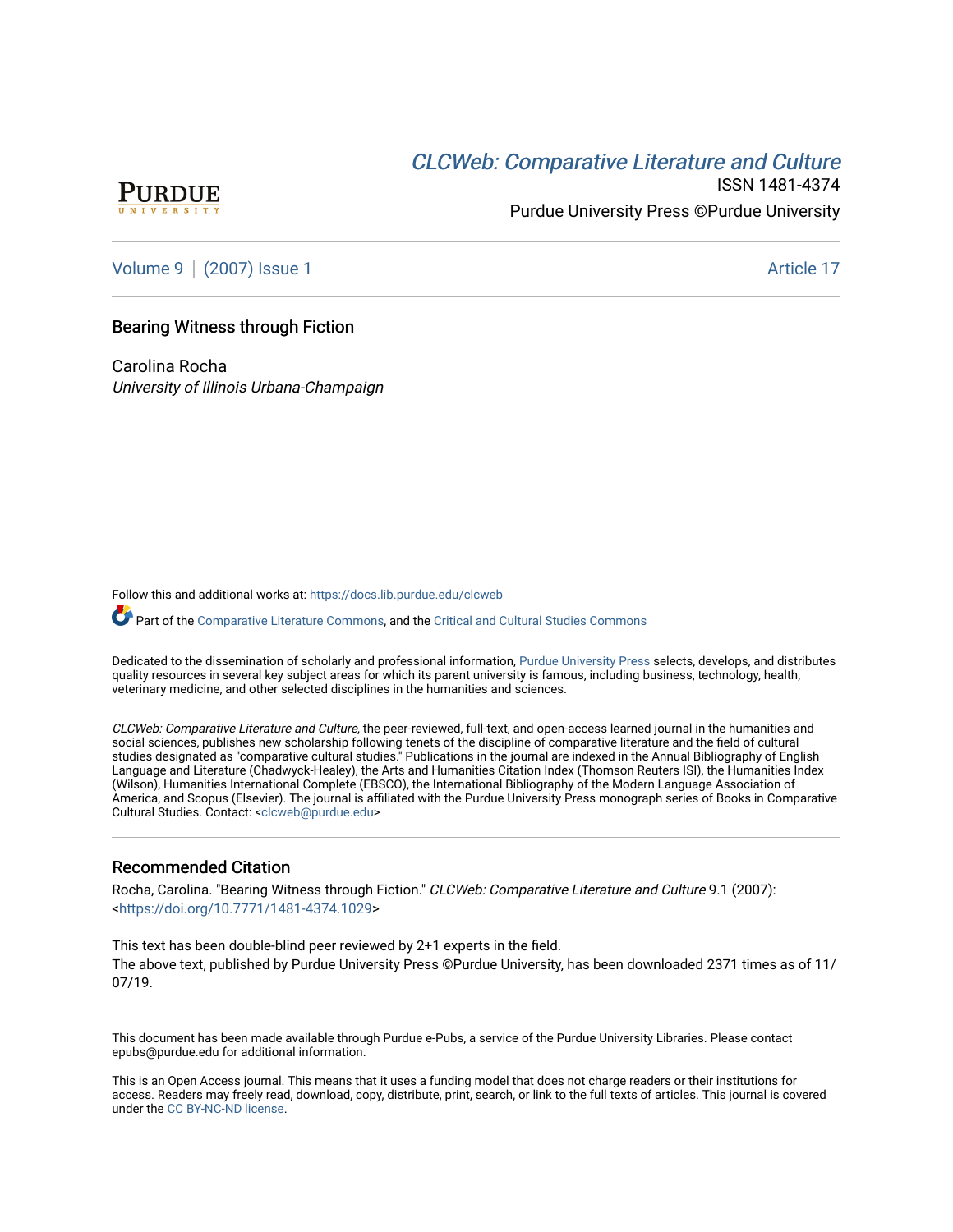**PURDUE** 

UNIVERSITY PRESS <http://www.thepress.purdue.edu>



ISSN 1481-4374 <http://docs.lib.purdue.edu/clcweb> Purdue University Press ©Purdue University

CLCWeb: Comparative Literature and Culture, the peer-reviewed, full-text, and open-access learned journal in the humanities and social sciences, publishes new scholarship following tenets of the discipline of comparative literature and the field of cultural studies designated as "comparative cultural studies." In addition to the publication of articles, the journal publishes review articles of scholarly books and publishes research material in its Library Series. Publications in the journal are indexed in the Annual Bibliography of English Language and Literature (Chadwyck-Healey), the Arts and Humanities Citation Index (Thomson Reuters ISI), the Humanities Index (Wilson), Humanities International Complete (EBSCO), the International Bibliography of the Modern Language Association of America, and Scopus (Elsevier). The journal is affiliated with the Purdue University Press monograph series of Books in Comparative Cultural Studies. Contact: <clcweb@purdue.edu>

#### Volume 9 Issue 1 (March 2007) Article 17 Carolina Rocha, "Bearing Witness through Fiction" <http://docs.lib.purdue.edu/clcweb/vol9/iss1/17>

Contents of CLCWeb: Comparative Literature and Culture 9.1 (2007) Thematic Issue Representing Humanity in an Age of Terror Edited by Sophia A. McClennen and Henry James Morello <http://docs.lib.purdue.edu/clcweb/vol9/iss1/>

Abstract: In her article, "Bearing Witness through Fiction," Carolina Rocha explores the ways in which three Argentine writers grappled with their roles as public intellectuals and witnesses to acts of terror, undeniable violence, and human rights abuses during the most recent military dictatorship. By examining three narrative texts written from the mid-1970s to the late 1990s Aquí pasan cosas raras (Strange Things Happen Here) (1975) by Luisa Valenzuela, La casa y el viento (The House and the Wind) (1984) by Hector Tizón, and El árbol de la gitana (The Tree and the Gypsy) (1997) by Alicia Dujovne Ortiz, she argues that because of the public role assigned to writers, their accounts could not be disengaged from a tense sociopolitical reality. Hence, Valenzuela, Tizón, and Dujovne Ortiz provide a testimony of their bearing witness to the political turmoil of the late 1970s blending it with and in their fiction. Rocha focuses on the crucial role played by fictional narrative in bearing witness to catastrophic events.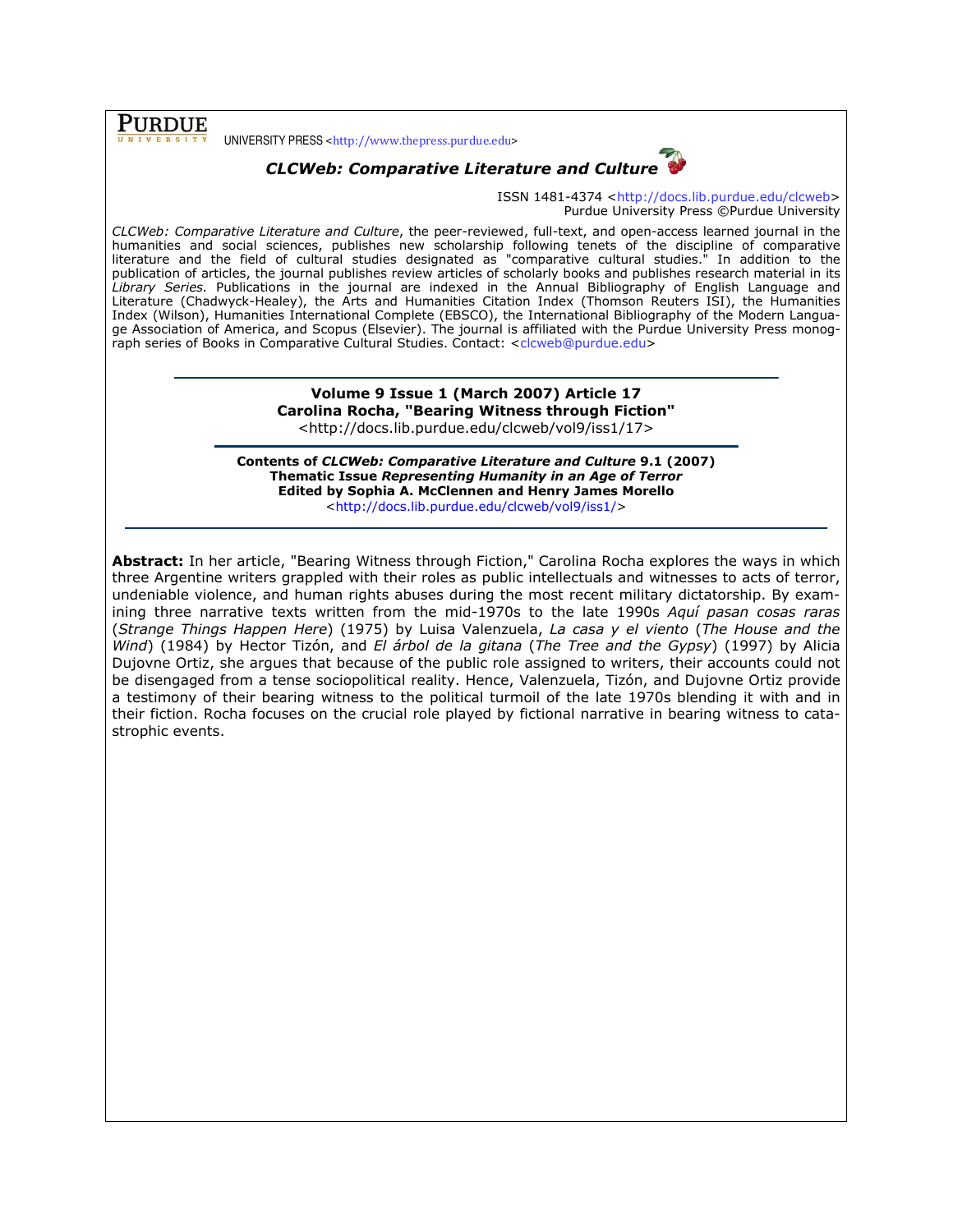### Carolina ROCHA

## Bearing Witness through Fiction

In Ariel Dorfman's Death and the Maiden Paulina, a victim of the state-sponsored terrorism that took place during the dictatorship of Augusto Pinochet Ugarte (1973-1990), asserts her right not only to speak, but also to revisit the trauma triggered by her torture and rape at the hands of Chilean repressors: "And I can speak -- it's been years since I murmured even a word, I haven't opened my mouth to even whisper a breath of what I'm thinking, years living in terror of my own" (37). Paulina comes to articulate the unspeakable violence perpetrated against her by overcoming the silence that made her a prisoner of her own fear. By finding the words to speak, she comes back from her selfimposed insilio and, in the process, regains her sense of being alive. Paulina's plight of silencing traumatic events is easily understood. As a survivor of political violence, she faced two choices: completely erasing the images of trauma through silence, or speaking of it constantly, as Primo Levi chose to do it (on this, see Agamben). If victims of human rights abuses could opt between keeping silent or speaking up, could writers who witnessed the deterioration of civil liberties resort to silence as a valid tactic for dealing with trauma? Put a different way, was it possible to write fiction disengaged from the sociopolitical reality? In this article, I explore the ways in which three Argentine writers grappled with their roles as public intellectuals and witnesses to acts of terror, undeniable violence and human rights abuses, and how this witnessing was translated into their literary works. I examine three narrative texts written from the mid 1970s to the late 1990s that bear witness, albeit to different degrees, to the events in the months immediately before and after the coup of 1976. The texts are Aquí pasan cosas raras (Strange Things Happen Here) (1975) by Luisa Valenzuela, La casa y el viento (The House and the Wind) (1984) by Hector Tizón, and El árbol de la gitana (The Tree of the Gypsy) (1997) by Alicia Dujovne Ortiz. There are several reasons for grouping these texts. First, they all depict the escalation of violence before and immediately after the coup d'état of 1976. Second, as works of writers who were forced into exile in the mid 1970s, they share the tension of revisiting a traumatic period of contemporary Argentine history that left indelible marks both on the lives of these authors and on the subject matter of their writings. Finally, by bearing political testimony through fiction, these works both comment on a sociopolitical reality as well as on the process of writing about an age of terror. Consequently, I discuss the strategies deployed by these authors to memorialize events and victims alike, as well as the images of the violence of the mid 1970s that are included in their narrative texts.

Before proceeding to the texts, a number of clarifications are necessary. In the first place, a brief historical background is needed. During the 1960s, the progressive Left who sought to introduce social change in Argentina and the conservative Right who wanted to maintain the status quo clashed over opposing directions for the country. The dissent over the path that the nation should follow spurred on a period of unrest, violence and intense politicization. Political instability was both a cause and a consequence of the two coups d'état that took place in less than a five-year period. In 1963 and 1966, democratically-elected authorities were ousted by military juntas who intervened in public life as a way to lead the country away from the threat of communism. During their rule, military juntas curtailed the rights of expression for the civil population. These limitations especially affected highlypoliticized students and urban workers who were committed to transforming society. As students and union representatives found themselves unable to either speak about or work towards the realization of social change, they chose to go underground to weaken the power held by military authorities. This climate of tension intensified in the 1970s. Argentine historian Carlos Floria refers to this decade as "The blind years [in which] the vacillating line of ideological discourse flowed between violent revolutionary narcissism and the violent military answer" (unless indicated otherwise, all translations from the Spanish are mine) ("Los años ciegos [en los cuales] se vierte la línea del discurso ideológico vacilante entre el narcisismo revolucionario violento y la respuesta militarizada violenta" [qtd. de Diego 15]). The failure to compromise of both leftist and right-wing militants led to a sharp division of the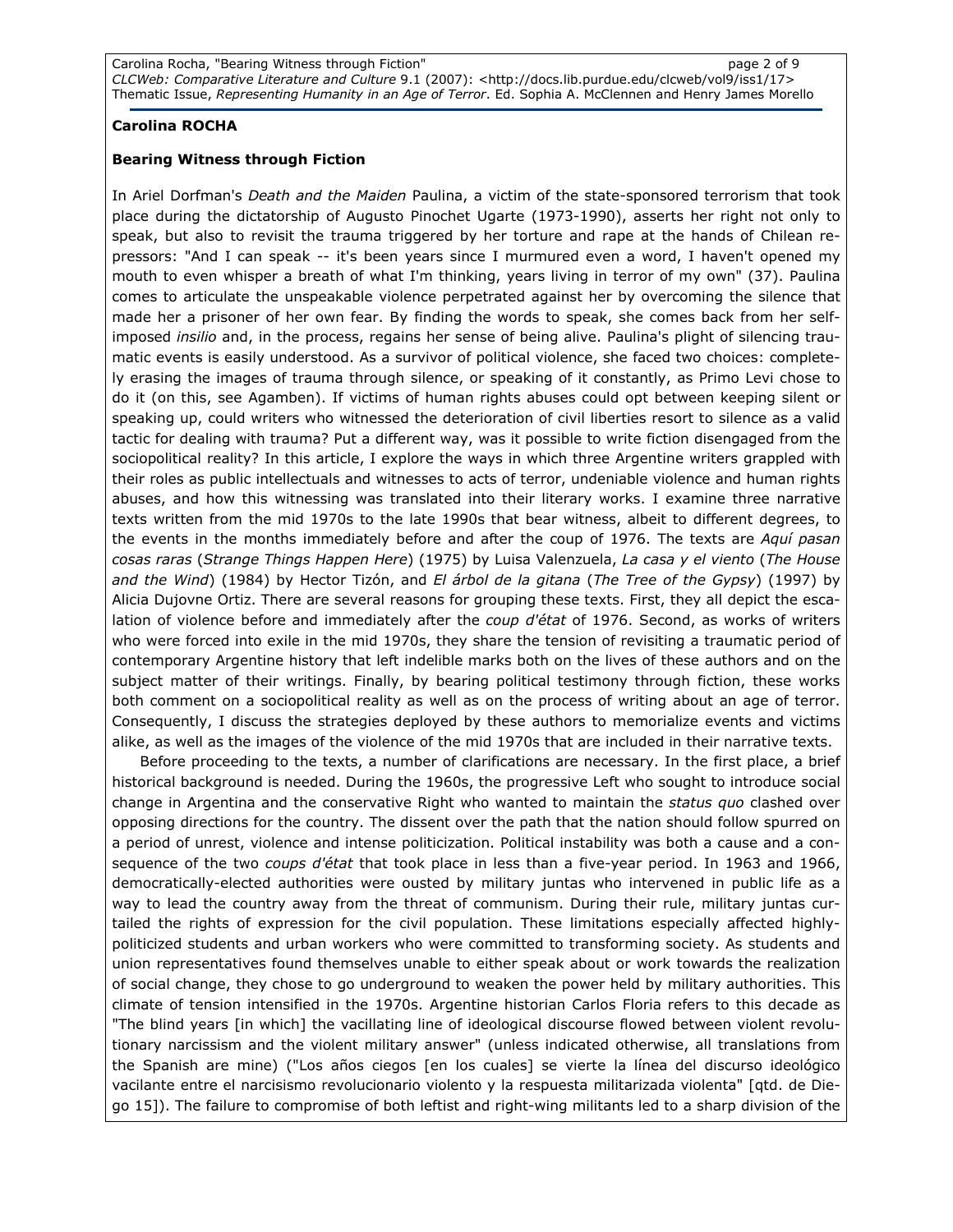Carolina Rocha, "Bearing Witness through Fiction" page 3 of 9 CLCWeb: Comparative Literature and Culture 9.1 (2007): <http://docs.lib.purdue.edu/clcweb/vol9/iss1/17> Thematic Issue, Representing Humanity in an Age of Terror. Ed. Sophia A. McClennen and Henry James Morello

Argentine population. By 1970, the situation was so critical that even military authorities opted for changes to reduce widespread discontent. As a result, the participation of groups and parties that had been banned in previous elections was now allowed. Among the political parties that had been unable to take part in elections since 1955, the most prominent was Peronism, a party created by Juan Perón (1895-1974). The active participation of Peronism in the country's political life was realized in 1973; when a Peronist candidate won national elections, and then cleared the way for Perón to return from Spain after eighteen years of exile. Perón's return was anxiously awaited, for many political analysts thought that he, as a paternal leader, would pacify the country under his leadership. These hopes were soon dismissed when different factions waiting for Perón opened fire on each other the very day he arrived in Buenos Aires, leaving hundreds of casualties. More than any other event, this shooting incident confirmed that the escalation of violence, which had been noticeable for five years, would continue to dominate life in Argentina for years to come.

Indeed, during his third term in office, Perón, by now an elderly and seasoned political figure, called repeatedly for unity and conciliation. For instance, in a message in November 1972, he stated that his mission was "of peace and not of war" ("de paz y no de guerra" [18]). In another message in December 1972, Perón called for ending "the divisions that had so deeply hurt the country" ("las antinomias que tanto perjuicio ocasionaron al país" [31]). Finally, as he took office in June 1973, he extended an invitation "so that we begin agreeing with each other" ("para que comencemos a ponernos de acuerdo" [49]). However, despite these well-meaning intentions, Perón was unable to stop the violence coming from both the Left and the Right. One of the reasons for Perón's inability to mediate the tensions between these two groups was that by the time he came back to Argentina, both sides had created and spread discourses that revolved around the other's elimination. For the Left, the conservative Right was a handicap for better distribution of income and more social justice. For the Right, the actions of the Left corroded the order and stability of the country. Perón's declining health and subsequent death in 1974 only further intensified the level of aggression between these opposing sides. Perón was survived and replaced in office by his third wife, Isabel Martínez de Perón, who lacked the experience to manage a country rife with political divisions. On 24 March 1976, a military junta led by Jorge R. Videla ousted Isabel Perón and began immediately arresting and repressing those who were allegedly involved in "subversive activities." The military junta proceeded to implement a program to restore order by strictly regulating the behavior of Argentine citizens. As civilian authorities and leaders were replaced by military counterparts, it became apparent that the only actors in the so-called Process of National Reorganization (Proceso de Reorganización Nacional) were the member of the Armed Forces, who controlled strategic areas such as communications and governments at the city, state, and national levels. Military authorities assigned civilians the role of witnessing. As Diana Taylor states, "The eyes of the Argentine population [were] condemned to passive spectatorship" (65). For the civilian population, passive spectatorship entailed witnessing kidnappings and house searches, and noting the ubiquitous presence of Armed Forces members in different areas of civil life. The possibility of publicly voicing dissent or protesting civil rights violations was out of the question, for it would not only jeopardize individual survival, but it would also place relatives and friends at risk of becoming targets of military repression. Thus, just as Paulina in Dorfman's play, the majority of the Argentine civil population chose self-imposed silence as its survival strategy.

While self-imposed silence was undeniably problematic for the general population, it posed particularly difficult hardships for writers and intellectuals whose function was to address and interpellate audiences. What were writers' and intellectuals' newly-assigned roles under dictatorship, and how did these roles position writers and intellectuals vis-à-vis the civil population? To understand this complicated issue, it is illustrative to examine the dilemmas faced by Latin American intellectuals after the Cuban revolution. Claudia Gilman clearly describes the close relationship between literature and politics in the two decades after the Cuban revolution: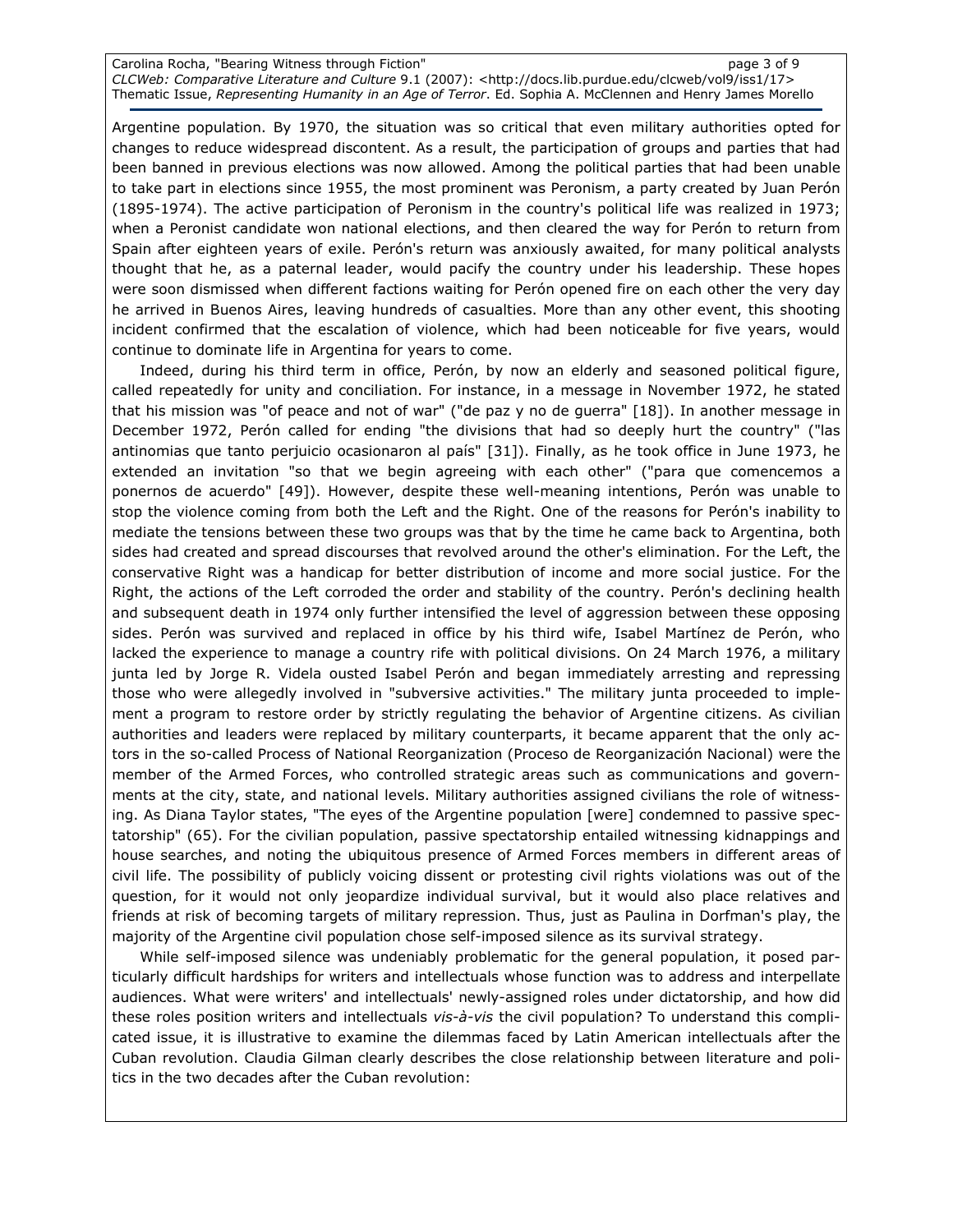Carolina Rocha, "Bearing Witness through Fiction" page 4 of 9 CLCWeb: Comparative Literature and Culture 9.1 (2007): <http://docs.lib.purdue.edu/clcweb/vol9/iss1/17> Thematic Issue, Representing Humanity in an Age of Terror. Ed. Sophia A. McClennen and Henry James Morello

Throughout the sixties and seventies, politics constituted the parameters of legitimacy of textual production, and public space was the privileged area where the voice of the writer was authorized and where he became an intellectual. This conversion from writer to intellectual was the result of several processes: the domination of political progressism in the field of the cultural elites, the generalized hypothesis of the imminence of the global revolution; the debate about the "new revolutionary subjects" that was trying to hypothesize about which new social actors would carry out society's radical transformation -- for instance, the intellectuals, the students, the youth, African descendants, and according to the different regions of Latin America, other varied figures of the "revolutionary class" (urban proletariat, rural proletariat, peasants, etc) -- and finally, the will of cultural politicization and the interest for public affairs. (my translation)

A lo largo de los años sesenta y setenta la política constituyó el parámetro de la legitimidad de la producción textual y el espacio público fue el escenario privilegiado donde se autorizó la voz del escritor, convertido así en intelectual. Esta conversión de escritor en intelectual es el resultado de varios procesos: la dominancia del progresismo político en el campo de las élites culturales; la hipótesis generalizada acerca de la inminencia de la revolución mundial; el debate sobre los "nuevos sujetos revolucionarios" que intentaba pensar qué nuevos actores sociales llevarían a cabo la transformación radical de la sociedad -- como, por ejemplo, los intelectuales, los estudiantes, los jóvenes, los negros y, según las distintas regiones de América Latina, otras diversas figuras de la "clase revolucionaria" (proletariado urbano, proletariado rural, campesinado, etc) -- la voluntad de politización cultural y el interés por los asuntos públicos. (29)

Although Gilman's remarks point to the interpellation that some writers throughout Latin America experienced, her insights can be applied to Argentine writers in general, and Valenzuela, Tizón, and Dujovne Ortiz in particular during the years before the 1976 coup. As these writers became more politicized, their sympathies increasingly lay with the plight of marginalized social actors and their struggles for greater social justice and equality of rights. Or, as the Cuban writer Ambrosio Fornet put it at that time, "everyone speaks or tries to speak the language of the Left" ("todos hablan o tratan de hablar el lenguaje de las izquierdas" [42]). Indeed, leftist ideas were not only popular among rural revolutionaries, but also among the educated middle-class. As I explain below, it was precisely the inclusion of this class that proved to be a challenge for those writers wishing to express their witnessing in their literary works.

It is helpful here to consider the role of the writer as an intellectual. Gilman traces judiciously the intellectualization of writers in the 1960s and early 1970s to Jean Paul Sartre's definition of the intellectual engagé. In Qu'est-ce que c'est la literature?, Sartre acknowledged that writing, far from being innocent, serves an important function: depicting a specific reality so that it can be changed (17). More specifically, Sartre proposed: "Our job as a writer is to represent the world and to bear witness to it" (281) ("c'est notre tâche d'écrivains de representer le monde et d'en temoigner" [345]). Several Argentine writers chose to do just this, witnessing and representing the times of exception in which they were living. These writers used words to represent, to denounce and to testify, all of which posed a concrete threat to the univocality sought by authoritarian governments. The ability to use writing to undermine authoritarian regimes led Argentine author and literary critic Noé Jitrik in the late 1960s to remind his fellow colleagues of the powerful quality of printed texts as a means to resist and destabilize what has been established by authoritarianism (see Gilman 164). This is precisely how the writers I selected for this article used their writings -- as a means to provide a counter-version of the univocal authoritarian discourse. What Valenzuela, Tizón, and Dujovne Ortiz needed to solve, however, was how to bear witness specifically through literary genres. These writers, to varying degrees, faced problems related to form and genre when trying to bear witness to the age of terror in which they were living. In 1970, an innovative regional genre made its appearance when Casa de las Américas acknowledged a new category in its annual literary contest: the testimonio. This new literary genre was ideally suited to portray the realities of Latin American countries, particularly by giving voice to those who had historically been denied access to literature. Instead of opting to replicate the testimonio, Valenzuela, Tizón, and Dujovne chose to add to the discourse via a hybrid form that blended testimonial accounts with fiction and other narrative strategies. The writings of Valenzuela, Tizón, and Dujovne Ortiz selected in this piece demonstrate the tension between testimonio and strictly literary texts, creating a "lettered" testimonio blended with fiction.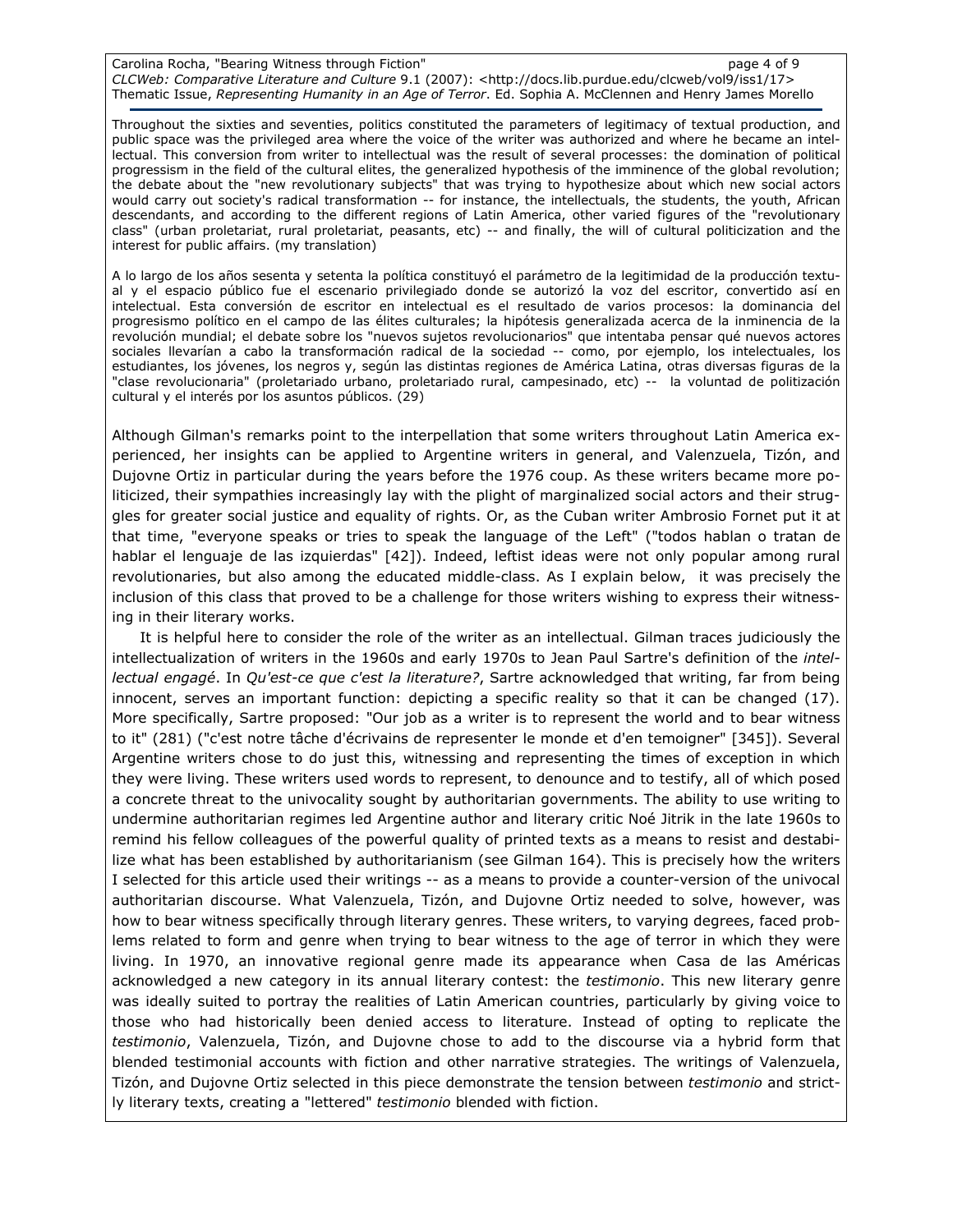Carolina Rocha, "Bearing Witness through Fiction" page 5 of 9 CLCWeb: Comparative Literature and Culture 9.1 (2007): <http://docs.lib.purdue.edu/clcweb/vol9/iss1/17> Thematic Issue, Representing Humanity in an Age of Terror. Ed. Sophia A. McClennen and Henry James Morello

 So far, I have discussed the means by which one bears witness. What remains to be examined is how witnessing affected Valenzuela, Tizón, and Dujovne Ortiz. These writers, among others, witnessed political repression and the curtailment of freedom of expression in the mid 1970s. As witnesses and free-thinking intellectuals, they felt compelled to offer political testimony of the events they saw, heard, and experienced. In this regard, witnessing was taken as a "delegative duty to record," which Elizabeth Jelin defines as a duty to remember on behalf of others (62). It was precisely this delegative duty to record through the use of the written word which eventually led the three writers selected for this study into exile. In The Dialectics of Exile: Nation, Time, Language, and Space in Hispanic Literatures Sophia A. McClennen explains that the paradoxical relationship to language caused by exile: "Writers in exile typically are forced to leave their countries precisely because of their relationship to, and use of, language. Consequently, they see language as both a source of power and a source of pain" (3). If using language is a powerful way of creating a more open society, it may also serve to displace and marginalize dissidents in times of authoritarianism. Their duty to remember had special meaning for Valenzuela, Tizón and Dujovne Ortiz not only because as intellectuals they were more articulate and expressive, but also, and more importantly, because they saw themselves as survivors of political violence and censorship. Discussing the survivor's role Giorgio Agamben states that "the survivor's vocation is to remember; he cannot not remember" (26; emphasis in the original). As survivors, these writers were aware that other colleagues had not been as fortunate -- both Rodolfo Walsh and Haroldo Conti were "disappeared" by military authorities. Thus, although Valenzuela, Tizón, and Dujovne Ortiz did not witness from beginning to end the full scope of repression, owing to their decision to exile themselves the very fact that they could choose to flee made them aware that others could not. They felt that these others' experiences in the age of terror were untold and should be narrativized. This need to speak on behalf of those who perished was not easily experienced by Argentine writers; survivors of other genocides, particularly those who witnessed disappearances during the Holocaust felt the same call. For instance, Agamben cites the speaking out of Primo Levi and other Holocaust survivors, whose remembering always points to the emptiness left by silenced voices. As Agamben puts it, "They bear witness to a missing testimony" (34). In giving voice to others, Valenzuela, Tizón, and Dujovne Ortiz were forced to explain first and foremost how they survived without collaborating with the regime. They also had to portray the deterioration of life under the authoritarian regime, which led them into exile. Finally, as they reflected on the political circumstances that influenced the subject of their writings, they also asserted the importance of writing that blended fiction and reality as an attempt to resist silence. In what follows, I address the treatment of these three issues as presented in Aquí pasan cosas raras, La casa y el viento, and El árbol de la gitana.

Luisa Valenzuela's Aquí pasan cosas raras (Strange Things Happen Here) is a collection of short stories written before the coup d'état of 1976, whose impetus was a challenge by Valenzuela's daughter who dared her mother to write a book in thirty days. The short stories were written in several different coffee shops in Buenos Aires in 1974 (on this, see Bilbija's interview with Valenzuela <http://www.luisavalenzuela.com>). The very public space chosen by Valenzuela to pen her short stories allowed her to witness through the windows of the coffee shops the violent events that were taking place at that time. When these short stories are read together, they convey the pervasiveness of terror and the lack of security that were central features of life in the years preceding the coup. Most of the short stories speak of unexplained murders, rapes, the emergence of self, and state censorship, and above all, the propagation of fear. Their episodic and fragmented quality contributes to the sense of urgency and danger that was felt during the process of their composition. In an interview, Valenzuela admits that: "It was necessary, even at that time, to spy through the web: to talk about the dangers. But we were shocked by the triple A that was threatening to reproduce itself forever. I knew then that the only form of repossessing my reality -- in the minimum space that is given to us - was through writing" ("Fue necesario, ya en ese entonces, espiar a través de la malla: hablar de los peligros. Pero estábamos demasiado azorados por la triple A que amenazaba espejarse al infinito.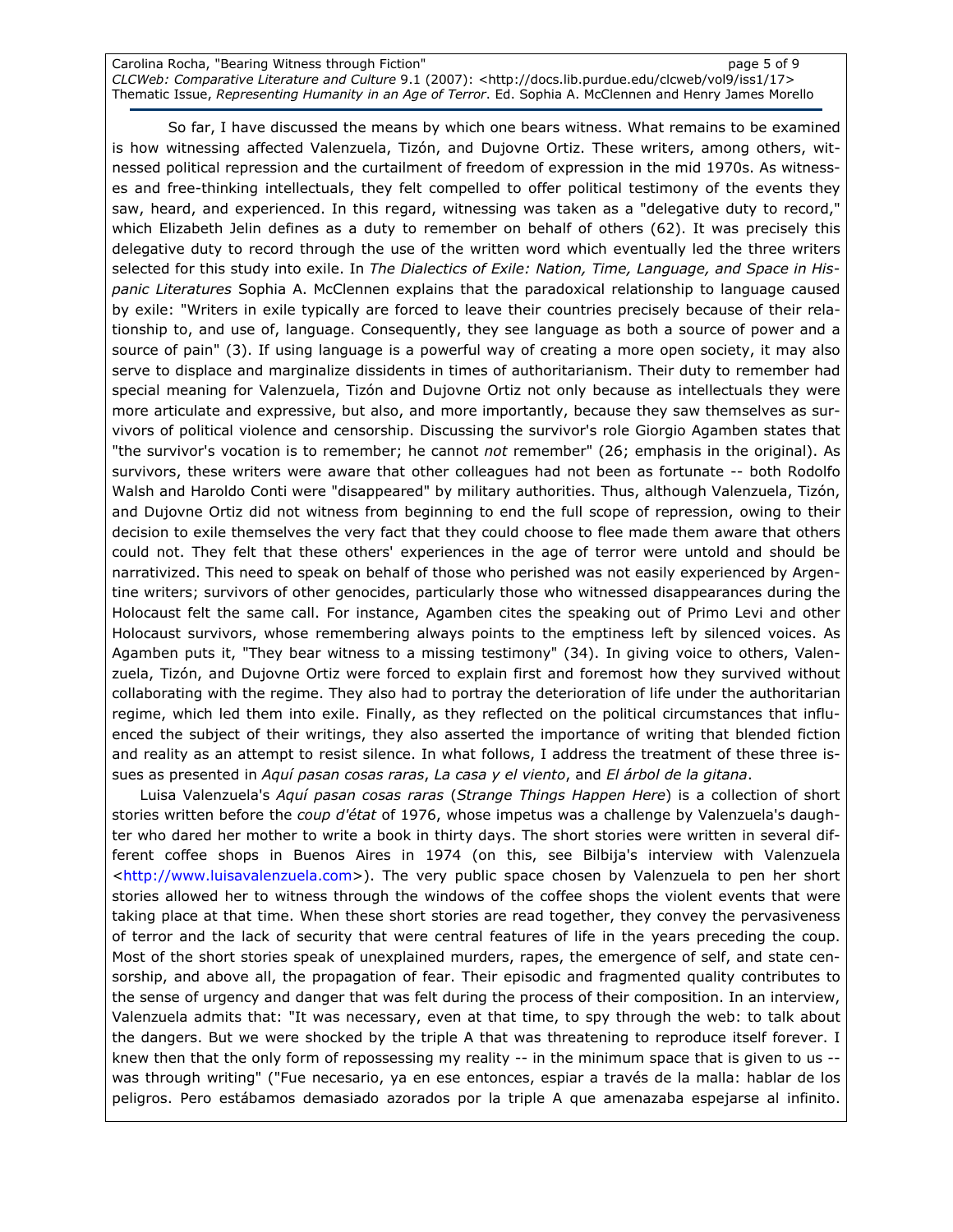Carolina Rocha, "Bearing Witness through Fiction" page 6 of 9 CLCWeb: Comparative Literature and Culture 9.1 (2007): <http://docs.lib.purdue.edu/clcweb/vol9/iss1/17> Thematic Issue, Representing Humanity in an Age of Terror. Ed. Sophia A. McClennen and Henry James Morello

Supe entonces que la única manera de volver a apropiarme de mi realidad -- en el mínimo espacio que se nos es concedido -- era a través de la escritura" (5). Consequently, Valenzuela created a textual universe where it was possible to bear witness in an age of terror. Her fiction is populated by characters who experience her same sense of confusion, disbelief, and fear. The feeling of perplexity is a common element in the short stories when strange events take place. There are new social actors responsible for unleashing violence that the narrator is unable to identify. These characters either repress unaware citizens, or provoke fear and tension. Like the narrator, victimized characters are unable to read the causes of violence or to imagine the consequences of previously innocent acts that are now being taken as "subversive." This confusion of roles and identities is evident in "Love of Animals" ("Amor por los animales") where the whimsical car chase of two male characters hoping to approach another driver turns into an interrogation. The characters who initiated the car chase are asked about the origins of arms found in the trunk of the car that they were following and the driver's plans of attack. Thus, a seemingly innocent prank becomes a nightmarish episode where everything is read according to the political circumstances of the country. To narrate unimaginable events that allude to violence like the one mentioned above while also preserving the rules of fiction, Valenzuela employs several strategies. First, she uses irony and black humor, possibly to distance herself from a reality that otherwise would have been too overwhelming to portray. Nonetheless, the link to reality remains strong, as the present is the predominant tense used in these short stories. The deployment of present tense reinforces the location of the narrators who, as bystanders, witness acts of violence. Just like a video camera, Valenzuela records in her fiction what is heard, seen, or read, in an effort to prove that, indeed, strange things happened as she was writing.

Interestingly, the immediacy of the present tense denies the witness/writer the opportunity of separating from, and critically assessing, the implications of the widespread violence. The confession of one character explains precisely this inability to reflect on the unfortunate events narrated: "At times when everything is clear, all sorts of questions can be asked, but in moments like this the mere fact of still being alive condenses everything that is askable and diminishes its value" (Valenzuela 13) ("En épocas de claridad pueden hacerse todo tipo de preguntas, pero en momentos como éste el solo hecho de seguir vivo ya condensa todo lo preguntable y lo desvirtúa" [Valenzuela 13]). Here, the task of surviving appears as a priority to which witnesses need to attend, delaying – if necessary – reflection on the scope of the incidents witnessed. The narrator's survival allows her to perform the delegative duty to record by providing continuity to the documenting of a reality that, had it been not disguised as fiction, may very well have been left unwritten. Nonetheless, writing about violence under the circumstances described above, defied the official control sought by those who were intent on imposing silence. The public space, where writing was being attempted, had to be abandoned for a safer, more private environment where recording/writing could be performed. In this movement, the witnessing/writing became even more subversive and unofficial. Taylor also links interiority to subversion: "Opposed to the interiority associated with subversion, the military represented itself as all surface: unequivocally masculine, aggressively visible, identifiable by their uniforms, ubiquitous, on parade for all the world to see" (67). What is relevant in this passage is the differentiation between a strategy of visibility used by those in power and the invisible and silent resistance of those under surveillance. The narrator's passage from a public space to an inner one occurs in "The Place of Its Quietude" ("El lugar de su quietud") the last short story of the collection. Because of its strategic location, this short story can be taken as a testament to the events witnessed by the author. In studying this text, Joanne Carol Salts has noted that, "the protagonist's stance, which is a part of the story, is that of the writer of the book who stands back from the work itself, commenting upon the conditions under which the stories were produced" (25). The conditions of production in an age of terror deeply impacted the subject matter of the short stories as well as the writer's decision to go into hiding, to disguise personal information and to silence the space where the texts were produced.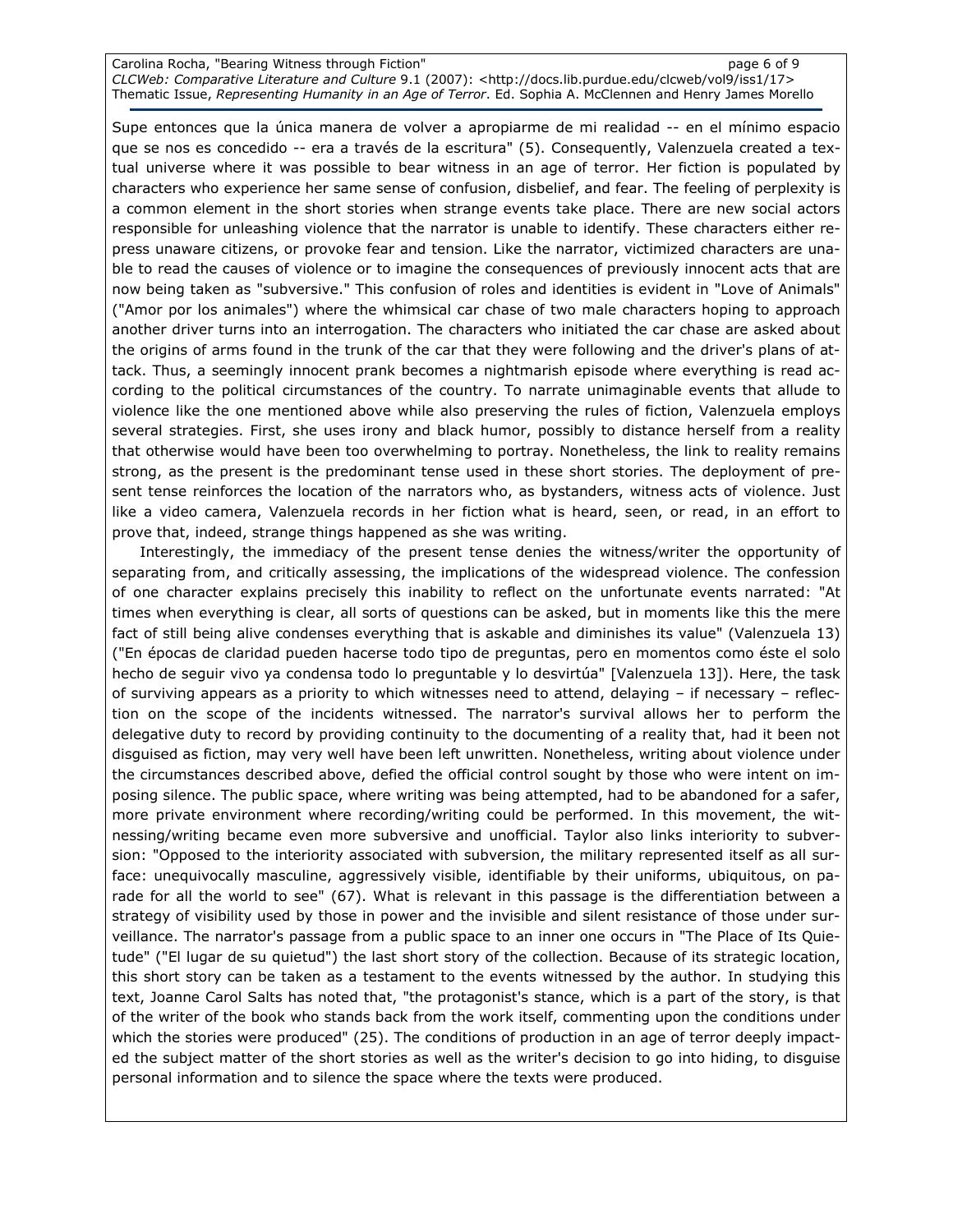Carolina Rocha, "Bearing Witness through Fiction" page 7 of 9 CLCWeb: Comparative Literature and Culture 9.1 (2007): <http://docs.lib.purdue.edu/clcweb/vol9/iss1/17> Thematic Issue, Representing Humanity in an Age of Terror. Ed. Sophia A. McClennen and Henry James Morello

The intention of bearing witness in spite of repression and censorship and the reflection on writing in the age of terror are also evident in Héctor Tizón's La casa y el viento. This novel thematizes the process of going into exile in response to the fact that the country was in the hands of "violent people and murderers" ("violentos y asesinos" [9]). Before leaving, the narrator visits the places where he had spent certain parts of his life or which are significant to him so as to imprint these places in his memory. For Sandra Lorenzano, this journey is foundational because the narrator attempts to map out "his own emotional cartography" ("su propia cartografía afectiva" [176]). During this last journey, the narrator experiences a wave of insecurity and is forced to keep his thoughts to himself, for it is unclear who is collaborating with the regime and acting as informant. Stylistically, this self-censorship is represented by short dialogues that are constantly replaced by the narrator's thoughts, which provide a testimony of the climate of control, oppression and surveillance in the late 1970s. Writing is made possible by the narrator's first-hand knowledge as a witness to and participant in the events he narrates. The images he collects in rural northeast Argentina not only sustain him in his exile, but are also vestiges that survive even in the face of violence and oblivion. They rescue both the people whose lives have largely been ignored by central authorities, as well as key episodes for the local community that were beginning to fade in people's memories. Hence, the novel represents an archive that preserves the narrator's and others' feelings and experiences. To emphasize the veracity of the subject at hand, the narrator uses the present tense, as if the events were still taking place. In this way, the images remain uncontaminated by the passage of time, which may distort and render less trustworthy what was seen. Although the narrator's status as an educated member of the community may complicate his gathering of testimonios, his belonging to the local group makes him a natural spokesman.

 Recognized as a part of the group because of his interest in rescuing events, stories and famous people of the past, the narrator collects a varied assortment of oral histories, but unable to make sense of them, he engages the reader in helping him decipher the past. By tracing the connections to a present that is seen as unstable due to political persecution, the narrator appears aware of the daunting task in which he is involved. A persistent question in the text is how to depict reality when one is immersed in a search for answers. The following passage illustrates this quest for an elusive and straightforward depiction of what he witnesses: "even though nothing I saw or heard during this journey helped me to uncover any trace, I continued because I knew that to call reality only that which we see is also a form of madness" ("aunque nada de lo que ví o escuché durante el camino me ayudaba a descubrir algún indicio, seguí adelante, porque sabía que llamar realidad sólo a lo que vemos es también una forma de locura"  $[37]$ ). The narrator of La casa y el viento carries out the delegative duty to record in the name of those illiterate others he visits and encounters. To do this, the written text preserves anonymous or collectively-authored oral stories that seek to resist the winds of history. What the narrator has mainly witnessed and recorded are stories of destitution: the loss of the narrator's home and place due to political violence, the loss of communal traditions and the disappearance of human beings who faded into oblivion. In this regard, oblivion can be understood as another facet of the violence imposed on the indigenous and rural communities of northern Argentina; the modernizing project, based on foreign models, "forgot" the inhabitants of Salta by excluding them of the official narratives. If oblivion is represented as the wind that erases traces of the past -- the stories, customs and lives of this region that have not been properly recorded and salvaged, and have thus "disappeared" -- memory is depicted as the light produced by the narrator's saved images. The last section of the novel "Desde lejos" articulates the narrator's intention of resisting censorship not only as an individual endeavor, but also as a duty to maintain the ties that bind him to his community. In an interview with Rhonda Dahl Buchanan, Tizón explained that the "wind represents the impetus, the movement of history that sometimes threatens to destroy the house and leave man exposed, forsaken, alone, destroyed" ("El viento representa el impulso, el vaivén de la historia que, a veces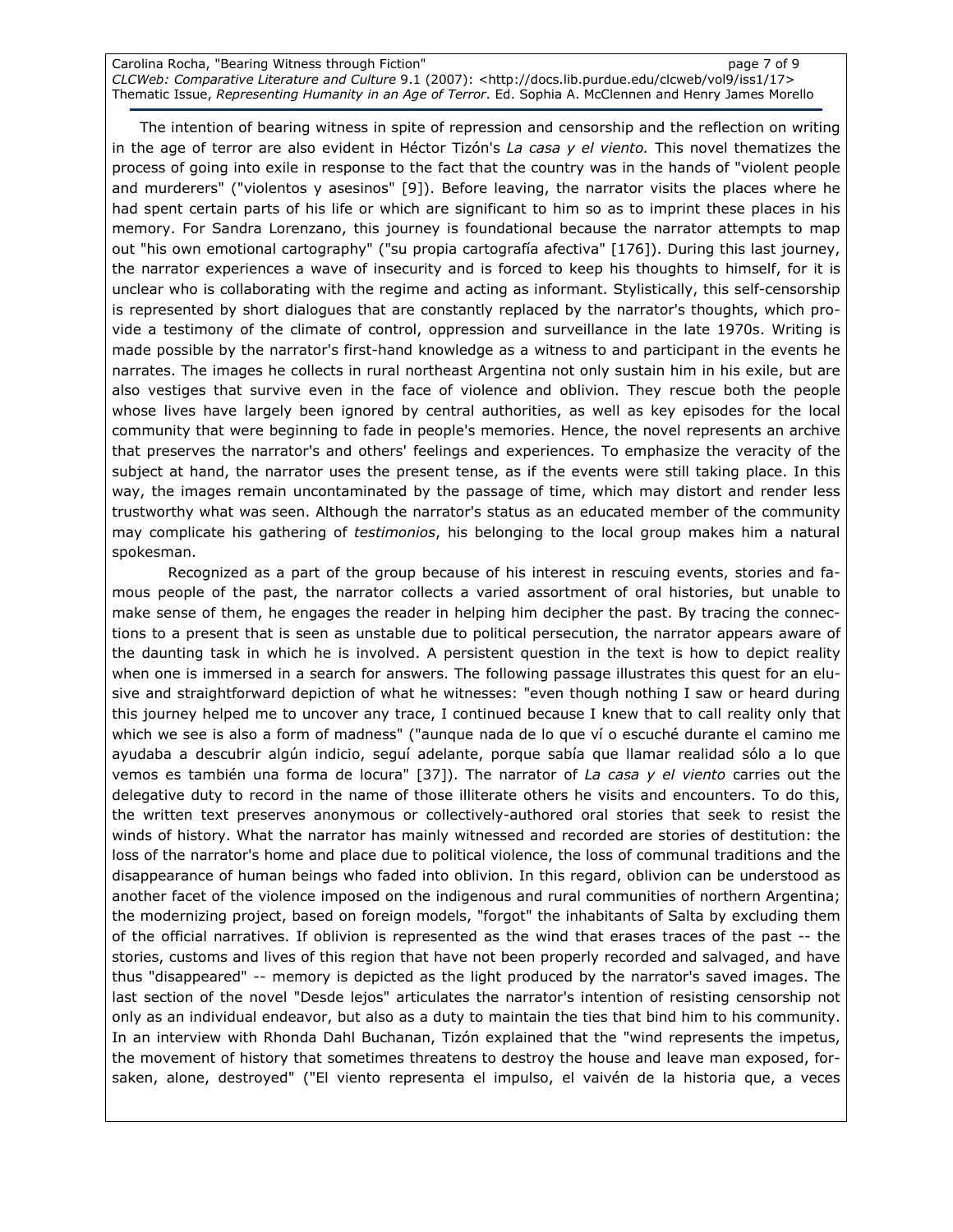amenaza con arrasar la casa y dejar al hombre a la intemperie, desamparado, solo, o destruido" [40]).

Published in 1997, El árbol de la gitana shares with the previous works studied here its depiction of life under the dictatorship, the explanation of the writer/narrator's survival and writing as a way to bear political testimony. El árbol de la gitana was written during Dujovne Ortiz's exile and is centered on the narrator's exilic ancestors; thus, it is a text that reflects on the de-territorialized lives of those subjected both to insilio (inner exile) and exilio (exile). The exploration of the narrator's wandering ancestry has a parallel in the author's life. The movement between familial and personal history is visible in the alternation of chapters written in the third and first person. This use of two narrating voices simultaneously allows a fictional voice to narrate the lives of Dujovne Ortiz's forebears and an autobiographical one to provide testimony to the events that led the author into exile. El árbol de la gitana starts with the narrator's perception of the end of life as she knows it at that moment. When she arrives at work one day in 1976, she finds the building of the newspaper company where she worked surrounded by tanks. She quickly realizes that some of her colleagues have disappeared, others have fled, and yet others "they have a ghostly air" ("tienen aire fantasmal" [16]) due to the tensions generated by fear and censorship. These ghostly figures, the Muselmann, also found in Holocaust writing, describe those who gave up hope and no longer had an impulse towards life (see Agamben 41). In El árbol de la gitana, they act as a projection of the silent existence the narrator may lead if she decides to remain in her country and repress her opinions because of fear. By choosing to depart, the narrator is able to bear witness to the conditions that led her to exile. Exile keeps the narrator alive and keeps her in the world of the living. Like Aquí pasan cosas raras and La casa y el viento, El árbol de la gitana constitutes, then, the reflection of a survivor. The community that Dujovne Ortiz rescues from oblivion is made up of the members of her family. Her personal memories allow her to revisit other instances of authoritarianism, such as her father's imprisonment in a Patagonian jail because of his political activism. Dujovne Ortiz links this episode to the scene of repression that she herself experienced in order to analyze the multiple responsibilities and multi-faceted causes for the violence unleashed in Argentina during the twentieth century. In this way, the narrator is a presented not only as a survivor of the most recent dictatorial period of violence, but also as a survivor of other occasions of statesponsored violence repressing dissident opinions. Contrary to Valenzuela's short stories and Tizon's novel, El árbol de la gitana offers a counter narrative that examines how the diverse groups that make up the Argentine population today fared during different periods of Argentine history. Dujovne Ortiz includes Indians, nineteenth-century immigrants, landed elites of the provinces, twentieth-century Jewish immigrants, and women. Their stories are narrated through the voice of the narrator's alter ego, a gypsy who travels in time and space to retrieve these yet un-narrated stories in an effort to provide a more compete account of the past than the one that has been presented by official history. Nonetheless, the deployment of a carefree gypsy serves to locate these stories in the realm of fiction and to parody closed versions of the past. In addition, Dujovne Ortiz carries out the delegative duty to speak on behalf of others who have resisted political oppression and opposition or have been denied a proper place in history. As I have discussed elsewhere (see Rocha, "Resisting from the Margins"), Dujovne Ortiz "rescues" her own mother, who was an active feminist militant and prolific literary critic, and her father, who was an important Marxist organizer during the first decades of the twentieth century. Dujovne Ortiz focuses on the lives of her parents as a way to bear witness not only to their accomplishments, but also to their marginal position in Argentina's political and literary history due to their gender, nationality and political beliefs. Both of Dujovne Ortiz's parents are part of the "other" histories that before El árbol de la gitana, had been unwritten.

To conclude, it is important to keep in mind that during Argentina's most recent dictatorship, active witnessing meant more than looking at staged violence; active witnessing meant saving images of the tragic incidents so as to tell them on behalf of those who did not survive. By presenting these accounts, Valenzuela, Tizón, and Dujovne Ortiz provide alternative views of the most recent age of ter